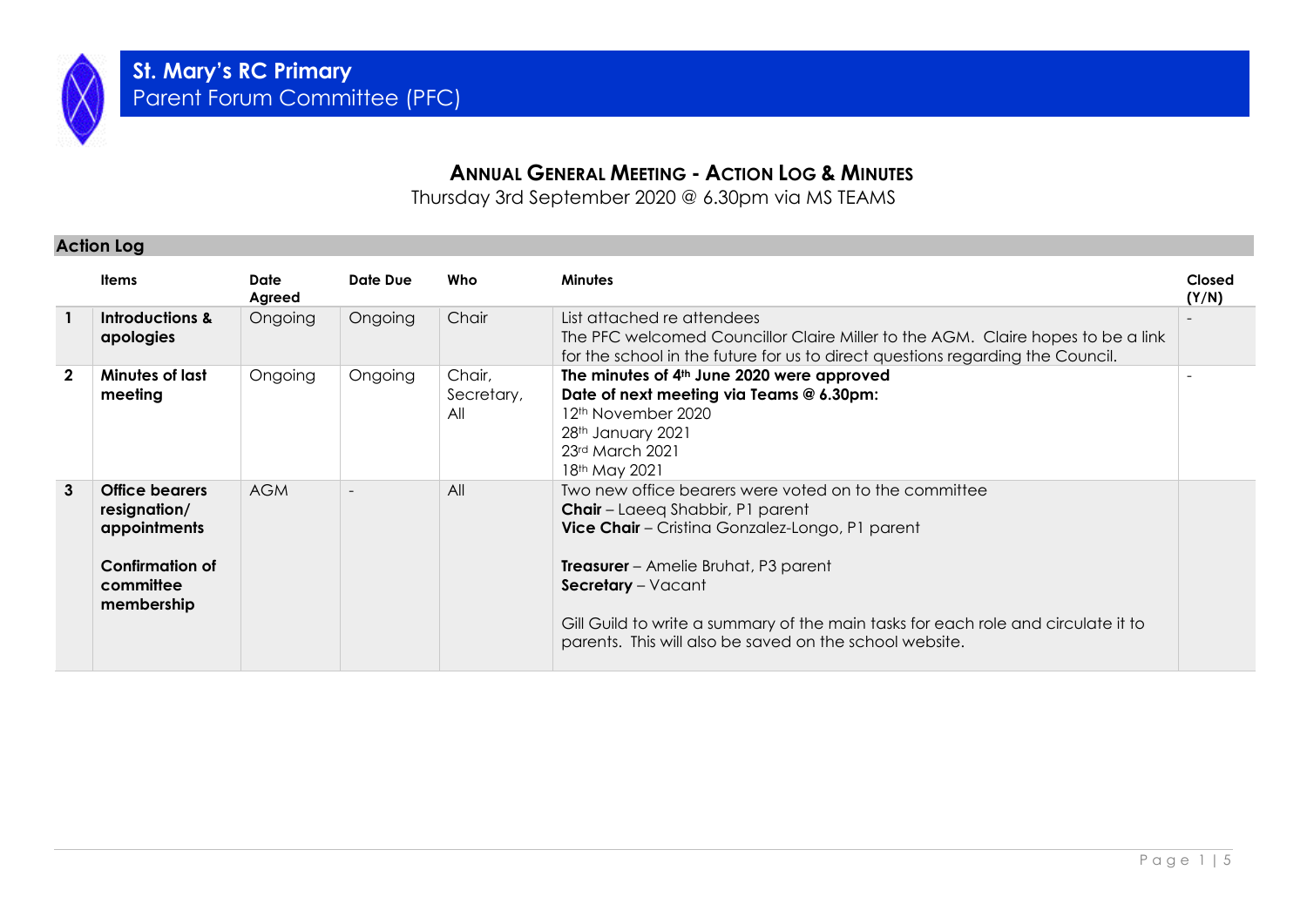

# **St. Mary's RC Primary**  Parent Forum Committee (PFC)

| <b>Items</b>                   | <b>Date</b><br>Agreed | Date Due | Who       | <b>Minutes</b>                                                                                                                                                                                                                                                                                                                                                                                                                                                                                                                                                                                                                                                                                                                                                                                                                                                                                                                                                                                                                                                                                                                                                                                                                                                                                                                                                                                                                                                                                                                                                                                                                                                                                                                                                                                                         | Closed<br>(Y/N) |
|--------------------------------|-----------------------|----------|-----------|------------------------------------------------------------------------------------------------------------------------------------------------------------------------------------------------------------------------------------------------------------------------------------------------------------------------------------------------------------------------------------------------------------------------------------------------------------------------------------------------------------------------------------------------------------------------------------------------------------------------------------------------------------------------------------------------------------------------------------------------------------------------------------------------------------------------------------------------------------------------------------------------------------------------------------------------------------------------------------------------------------------------------------------------------------------------------------------------------------------------------------------------------------------------------------------------------------------------------------------------------------------------------------------------------------------------------------------------------------------------------------------------------------------------------------------------------------------------------------------------------------------------------------------------------------------------------------------------------------------------------------------------------------------------------------------------------------------------------------------------------------------------------------------------------------------------|-----------------|
| <b>Head Teachers</b><br>Report | Ongoing               | Ongoing  | Mrs Kehoe | Presentation attached<br>Shared pack and highlighted priorities and progress against these<br>4.2. New resources for learning & approach for Activities<br>4.3. Attainment in Literacy & Numeracy<br>4.4. Newsletter of focus areas for each class after Oct<br>4.5. Closing the gap teacher – one to work across all schools in our cluster (4<br>weeks each school)<br>4.6. Pupil Equity Fund -<br>4.7. AR/Library - invest in new non-fiction & dual language books<br>4.8. Pupils have coped really well - and adapted to the new routine and<br>changes really well<br>4.9. Things done since lockdown<br>4.9.1. Teams playground<br>4.9.2. Maths workbooks for esp younger years and those who have to quarantine<br>4.9.3. 11 devices issued, 11 more pending<br>4.9.4. Equalities working group<br>Questions included<br>Whether parents can have a Teams user account via the council. Claire<br>agreed to find out about Council policy.<br>School can make a local decision re communication so PFC will contact<br>parents to find out preferences e.g. emails/Teams<br>How the newsletter and information is shared with parents. Request for<br>emails to have a specific subject line<br>Music/drama - how this will be taught during the restrictions including<br>$\bullet$<br>plans for the Nativity<br>Feedback to parents on initial assessments of numeracy and literacy.<br>Use of LJ or Teams for feedback and decisions about the format of<br>parent consultations<br>Role of the council in supporting schools - Clarie mentioned the way<br>funding is distributed to local authorities via COSLA – ring fenced and<br>non-ring-fenced monies to give flexibility in how this can be used to<br>support local areas of need as well as core identified needs such as<br>technology support. |                 |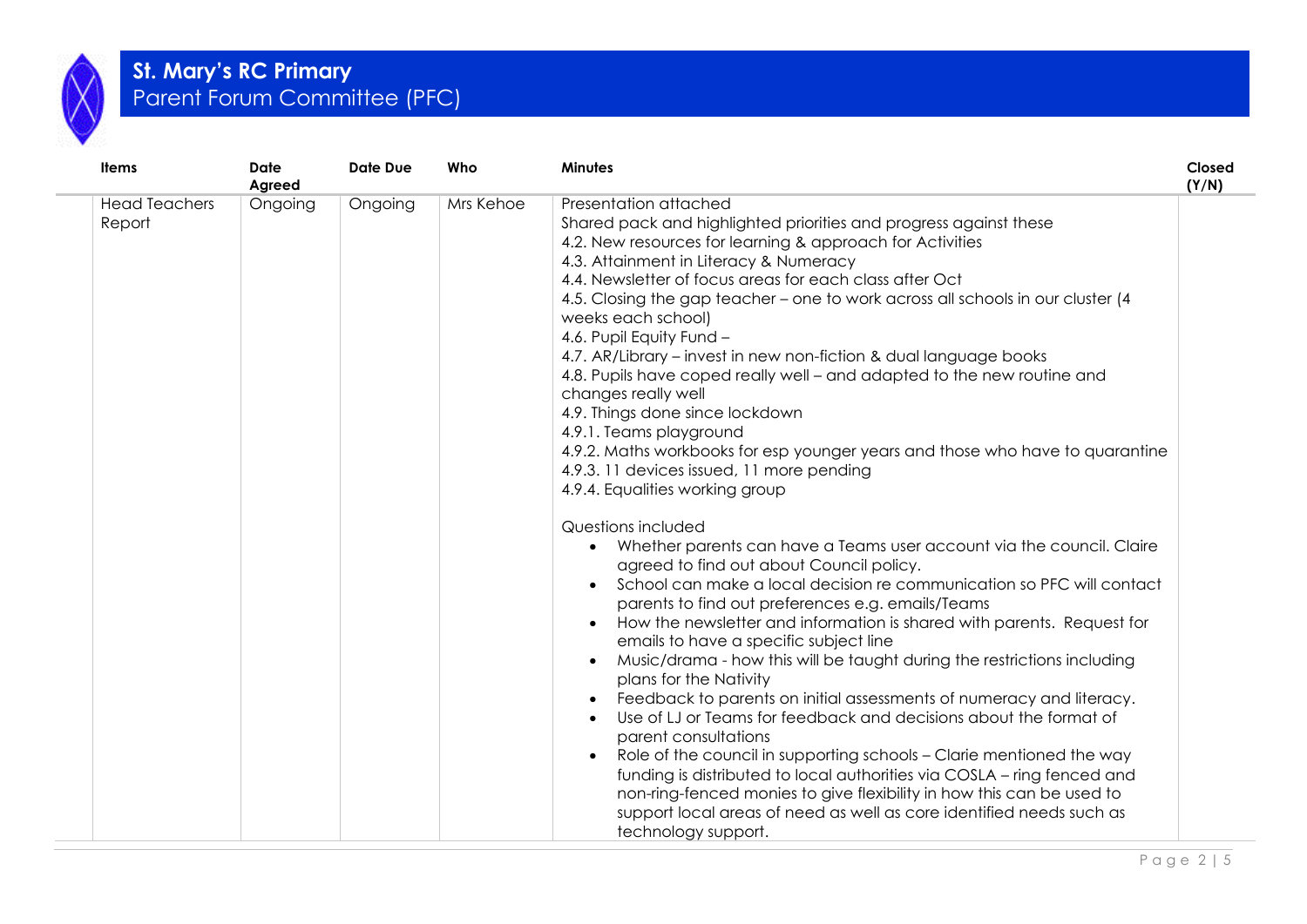

# **St. Mary's RC Primary**  Parent Forum Committee (PFC)

| Items                                                   | <b>Date</b><br>Agreed | <b>Date Due</b> | Who               | <b>Minutes</b>                                                                                                                                                                                                                                                                                                                                                                                                                                                                                                                                                                                                                                                                                                                                                                                                                                                                                                                                                                                                                                                                                                                                                                                                                                                                                                                                                                                                                                                                                                                                                                                                                                                                                                                              | Closed<br>(Y/N) |
|---------------------------------------------------------|-----------------------|-----------------|-------------------|---------------------------------------------------------------------------------------------------------------------------------------------------------------------------------------------------------------------------------------------------------------------------------------------------------------------------------------------------------------------------------------------------------------------------------------------------------------------------------------------------------------------------------------------------------------------------------------------------------------------------------------------------------------------------------------------------------------------------------------------------------------------------------------------------------------------------------------------------------------------------------------------------------------------------------------------------------------------------------------------------------------------------------------------------------------------------------------------------------------------------------------------------------------------------------------------------------------------------------------------------------------------------------------------------------------------------------------------------------------------------------------------------------------------------------------------------------------------------------------------------------------------------------------------------------------------------------------------------------------------------------------------------------------------------------------------------------------------------------------------|-----------------|
| Report from the<br>Chair                                |                       |                 | <b>Vice Chair</b> | Covid restricted the events that could be run by the PFC over the last year but<br>the following areas were successfully achieved.<br>1. Events: Halloween Disco for P1-P3, Christmas Fair that introduced online<br>bookings systems for the first time.<br>Road Safety: After many years of campaigning the new road crossings<br>2.<br>were opened that provide a safe way for our children to arrive at school.<br><b>Fundraising:</b> Christmas cards, calendars and the uniform exchange<br>3.<br>continue to be popular ways for parents to contribute to fundraising. The<br>PFC funded leavers hoodies for P7 pupils as a new way to mark their<br>transition to High School.<br>4. COVID: virtual PFC meetings were held, parent's views on the closure /<br>reopening of schools was collated and a report was sent to the Scottish<br>Government and City of Edinburgh Council. The response received is<br>attached.<br>5. Working Groups: parent volunteers met with Mrs Kehoe and Mr<br>Buchanan over the summer to focus on 3 areas that emerged as areas<br>of concern following a parental survey -<br><b>Curriculum:</b> literacy and numeracy levels and benchmarks are available<br>on the school website (curriculum tab).<br>Digital strategy: suggestions from parents has shaped the way Teams has<br>been introduced to children/parents. Weekly homework and a task<br>aimed at developing our confidence in using Teams and its functionality.<br>Now the focus is on modelling out what home-learning would look like<br>with Teams.<br>Health & safety: H & S school group comprises of representatives from<br>SLT, PSAs, Kitchen staff, FM staff and parents. Info shared and liaise as and<br>when needed. |                 |
| Report from<br>Treasurer and<br>Approval of<br>Accounts |                       |                 | Treasurer         | An Extraordinary General Meeting will be arranged so that the accounts can be<br>voted on and approved.<br>The current balance is £12,563.86.<br>Mrs Kehoe requested £500 for the school to buy additional PE/play equipment so<br>that each class can have their own. This was voted through by the members.                                                                                                                                                                                                                                                                                                                                                                                                                                                                                                                                                                                                                                                                                                                                                                                                                                                                                                                                                                                                                                                                                                                                                                                                                                                                                                                                                                                                                               |                 |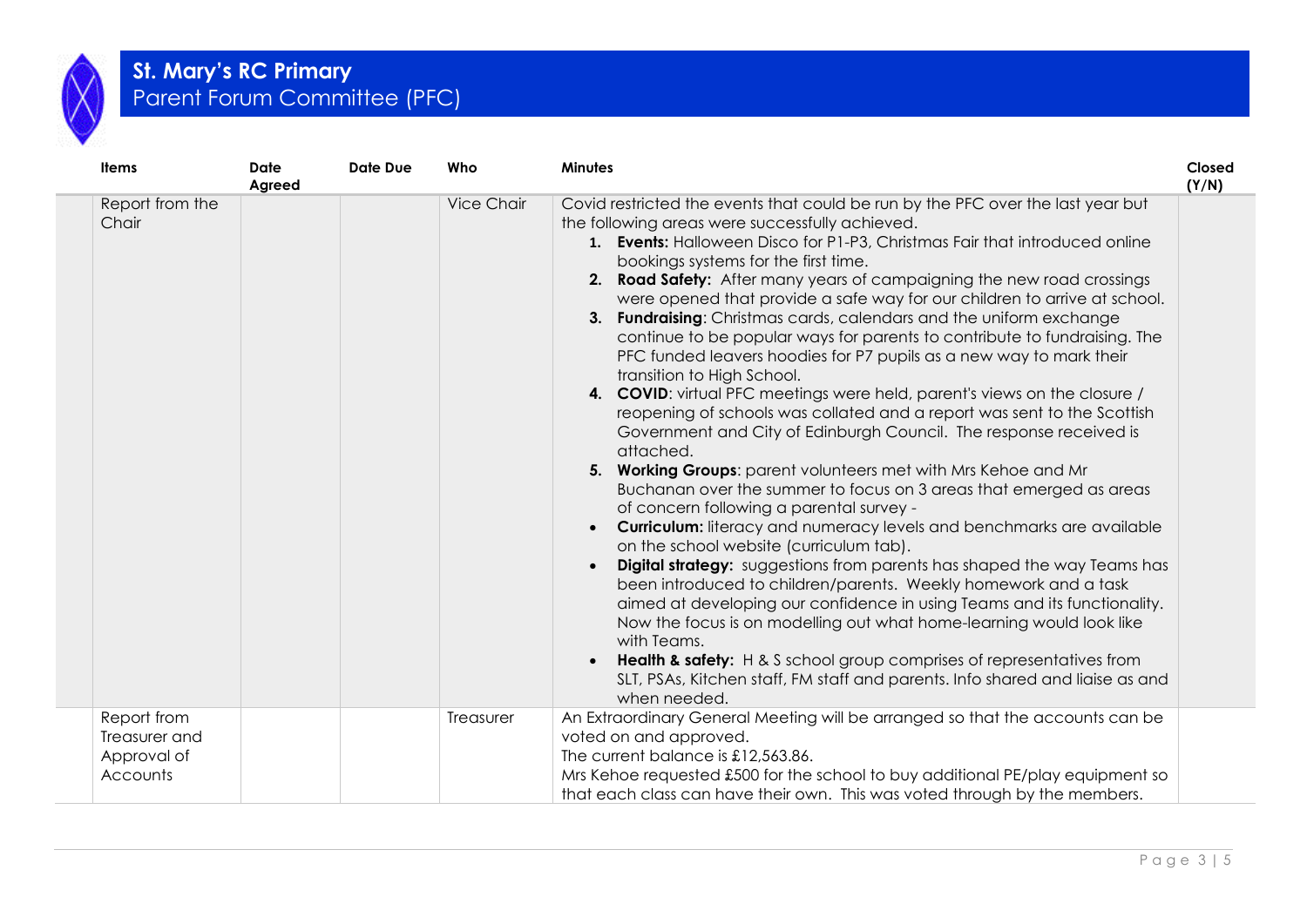

### **St. Mary's RC Primary**  Parent Forum Committee (PFC)

| Gill<br>Schedule of<br>It is not possible to arrange any face to face events at the moment. This will be<br>reviewed with Mrs Kehoe in October 2020.<br>Events<br>Fundraising suggestions included;<br><b>Playground:</b> develop a long-term vision for the playground, the<br>$\bullet$<br>slope/decking area to begin with and aim fundraising towards specific<br>goals. Mrs Kehoe will link with Cristina and gather quotes.<br><b>Sponsorship:</b> individual donation £2-£50 / company donations for specific<br>$\bullet$<br>items e.g. books and play equipment or towards the playground<br>redesign fund.<br><b>Entrepreneurial thinking</b> - Get kids thinking of a new idea to raise fund<br>towards this e.g. wishing tree wall in school<br><b>Christmas auction:</b> hold a virtual online auction for vouchers/ services<br>$\bullet$<br>Uniform<br>£ 1326 was raised from the Uniform exchange last year. Additional volunteers<br>will be needed to sort the clothes and run the sale. Mrs Kehoe will advise when<br>Exchange<br>this is possible.<br>Ruxandra offered to set up and online way for parents to exchange uniform<br>Garden<br>A risk assessment is to be completed to enable Alexia and Zoe to be have<br>access to the garden. A teacher is also involved this year. Class groups may<br>also be able to access the garden following the risk assessment.<br>Christmas Cards<br>Vivien<br>The templates will be given to school for children to complete in class. Parents<br>will be emailed with information about how order and pay for cards and other<br>and other items<br>Anderson/<br>items by 23 <sup>rd</sup> September.<br>Ruxandra | <b>Items</b> | <b>Date</b><br>Agreed | Date Due | Who | <b>Minutes</b> | Closed<br>(Y/N) |
|------------------------------------------------------------------------------------------------------------------------------------------------------------------------------------------------------------------------------------------------------------------------------------------------------------------------------------------------------------------------------------------------------------------------------------------------------------------------------------------------------------------------------------------------------------------------------------------------------------------------------------------------------------------------------------------------------------------------------------------------------------------------------------------------------------------------------------------------------------------------------------------------------------------------------------------------------------------------------------------------------------------------------------------------------------------------------------------------------------------------------------------------------------------------------------------------------------------------------------------------------------------------------------------------------------------------------------------------------------------------------------------------------------------------------------------------------------------------------------------------------------------------------------------------------------------------------------------------------------------------------------------------------------------------------------|--------------|-----------------------|----------|-----|----------------|-----------------|
|                                                                                                                                                                                                                                                                                                                                                                                                                                                                                                                                                                                                                                                                                                                                                                                                                                                                                                                                                                                                                                                                                                                                                                                                                                                                                                                                                                                                                                                                                                                                                                                                                                                                                    |              |                       |          |     |                |                 |
|                                                                                                                                                                                                                                                                                                                                                                                                                                                                                                                                                                                                                                                                                                                                                                                                                                                                                                                                                                                                                                                                                                                                                                                                                                                                                                                                                                                                                                                                                                                                                                                                                                                                                    |              |                       |          |     |                |                 |
|                                                                                                                                                                                                                                                                                                                                                                                                                                                                                                                                                                                                                                                                                                                                                                                                                                                                                                                                                                                                                                                                                                                                                                                                                                                                                                                                                                                                                                                                                                                                                                                                                                                                                    |              |                       |          |     |                |                 |
|                                                                                                                                                                                                                                                                                                                                                                                                                                                                                                                                                                                                                                                                                                                                                                                                                                                                                                                                                                                                                                                                                                                                                                                                                                                                                                                                                                                                                                                                                                                                                                                                                                                                                    |              |                       |          |     |                |                 |
| First communion - a request that this be streamed live or recorded for family<br><b>AOB</b><br>members who are not able to attend. Mr Buchanan will discuss options with<br>Father Jamie.                                                                                                                                                                                                                                                                                                                                                                                                                                                                                                                                                                                                                                                                                                                                                                                                                                                                                                                                                                                                                                                                                                                                                                                                                                                                                                                                                                                                                                                                                          |              |                       |          |     |                |                 |
|                                                                                                                                                                                                                                                                                                                                                                                                                                                                                                                                                                                                                                                                                                                                                                                                                                                                                                                                                                                                                                                                                                                                                                                                                                                                                                                                                                                                                                                                                                                                                                                                                                                                                    |              |                       |          |     |                |                 |